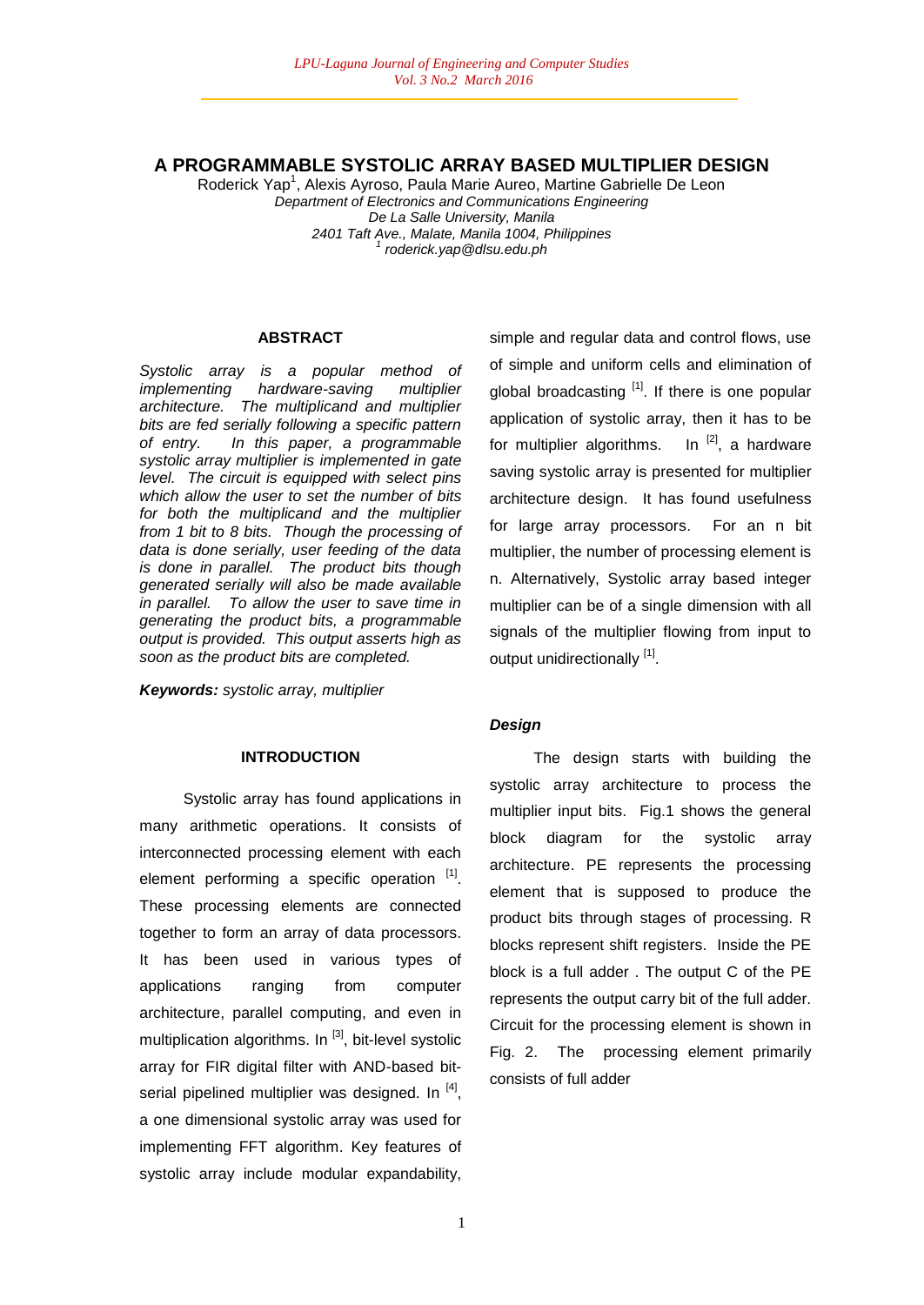

**Figure 1 Systolic Array Architecture**



**Figure 2 The Processing Element Circuit**

Figure 3 shows the general block diagram of the programmable multiplier. The multiplier bits though fed in parallel are actually converted to serial bits which serve as inputs to the systolic array. Starting from clear setup, the formula block is set for MxN multiplication. The two inputs to the multiplier are assigned as "a" and " b".



**Figure 3 The General Block Diagram**

The multiplicand, a, is entered bit by bit into the counter-mux block. The counter-mux block is responsible for making the multiplicand bits be fed serially into the systolic array block. Each bit of the serial multiplicand is placed alternately with a zero bit with the least significant bit (LSB) entering the systolic array first, just like in <sup>[2]</sup>. Placing a zero in between the multiplicand bits will ensure

proper synchronization for the inputs entering the systolic array. The multiplier, b, is fed bit by bit into the systolic array block or more specifically, each bit of the multiplier is fed into each corresponding processing element with the LSB being fed into the first processing element while the second LSB of the multiplier is fed into the second processing element, and so on. Each of the output of the eight processing elements in the systolic array block is fed into an 8-bit multiplexer (MUX8 block). Moreover, the multiplier bits are also fed into an 8x3 priority encoder whose output will serve as the select lines for the previously mentioned 8-bit multiplexer. The 8x3 priority encoder and 8-bit multiplexer are the ones responsible for selecting the product of the multiplication performed in the systolic array block. Through the two blocks, the resizable feature of the binary multiplier is realized because the multiplexer can immediately choose the main output of the systolic array even before the eighth or last processing element if there are lesser bits to be multiplied for both NxN multiplication and MxN multiplication. The 8x3 priority encoder detects length of the multiplier which will then help determine which processing element would the multiplexer get the main output from. The formula block determines the number of clock cycle at which the clock of the whole circuit should stop based on the bit lengths of the multiplicand and multiplier. It also provides the stop bit for the whole circuit which that will signify that the binary multiplier is already finished multiplying. If X represents the number clock cycles to be computed by the formula block, then:

$$
X = 2M + 3N - 1 \tag{1}
$$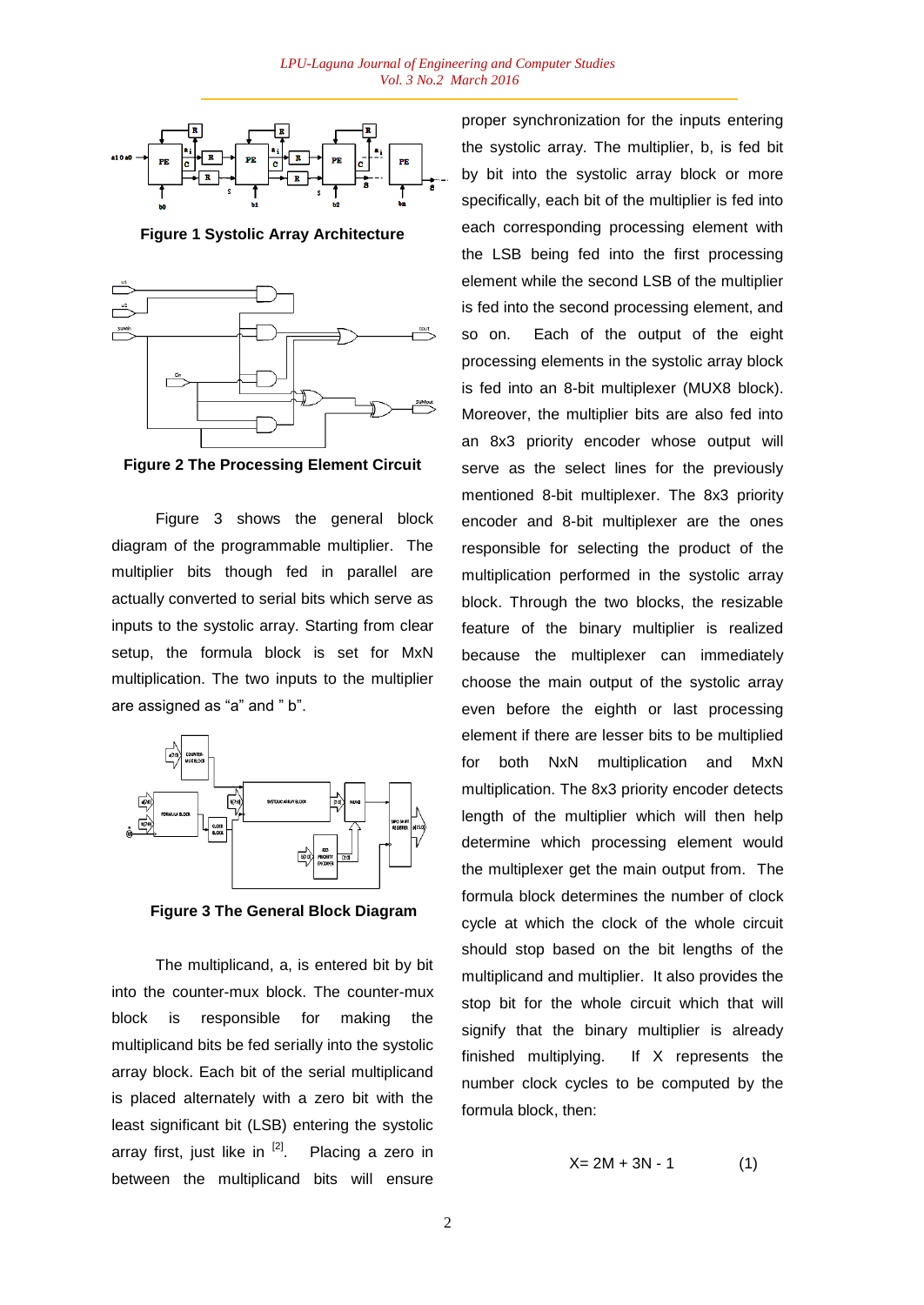Where M represents the number of multiplicand bits, N represents the number of multiplier bits. The above formula is changed to 2M if one of the factors is just a single bit. The output of the formula block will serve as the input of the clock block. The clock block's output will serve as the clock input for the systolic array and SIPO shift register blocks. Once the formula block has performed the necessary calculations, it will prompt the clock block to stop at the calculated stopping time, so the systolic array block will also stop, thus no further multiplications may be performed. Since the output coming from the multiplexer is still serial and is padded with a zero bit in between the main output bits, a Serial-In Parallel-Out shift register was used to separate the main output bit by bit and to eliminate the zero bits in between the output bits. The shift register, whose clock is controlled by the clock block, will also store each bit of the main output. Figure 4 shows the design of the formula block.



**Figure 4 Formula Block**

The formula block merely gives the number of clock pulse needed to generate the product bits. In order to control the multiplication process, an Finite State Machine (FSM) block is provided. Figure 5 shows the circuit for the FSM circuit. The FSM block monitors the counting after the reset state. A

counter module counts the number of clock pulses that enter the system. Once the number of clock pulses matches the formula block output, the whole operation of the multiplier is stopped by the FSM circuit to avoid losing the product bits. Figure 6 shows the circuit used for comparing the number of clock pulses with the formula block output.



**Figure 5 FSM Circuit**



**Figure 6 Comparator Circuit**

Feeding of data is done using a multiplexer connected to a counter. This arrangement allows the feeding of the data input in parallel. The counter connected to the multiplexer will allow the parallel input data to be released serially into the pipelined systolic array cells. Each bit of the input is released alternately with zero. Figure 7 shows the circuit for the counter –multiplexer data feed.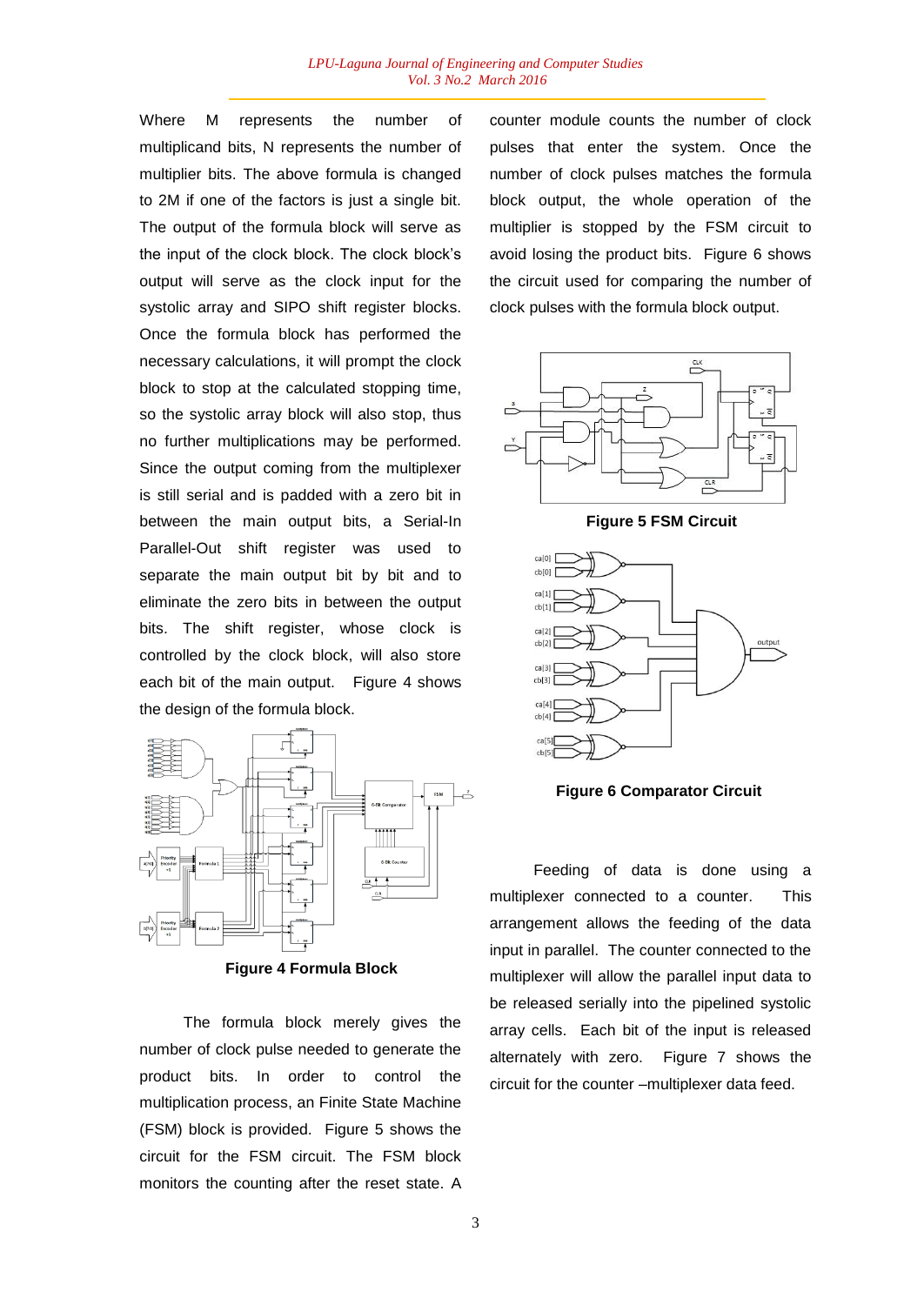#### *LPU-Laguna Journal of Engineering and Computer Studies Vol. 3 No.2 March 2016*



**Figure 7 Counter-Multiplexer**

The programmability of the system is in its ability to limit the number of clock pulses for multiplication based on the number of bits set by the user. The 8x3 priority encoder is responsible for determining the length of bits of the multiplier, b. Its inputs are tied with the multiplier input bits. The priority encoder will ignore the leading zeroes of the multiplier and determine its MSB. Its output will serve as the select line inputs for the 8-bit multiplexer which will select the processing element output from the systolic array. For example, if the multiplier input bits are 0000001x, the priority encoder will output a value of 001 which will then signal the 8-bit multiplexer to select the second processing element for its output.

### **DATA**

The entire design was simulated for varying sizes of multiplicand and multiplier. Figure 8 shows 2 simulation results for 8 bit by 8 bit multiplication. Table 1 shows the other binary data used for simulation verification. All results met the expected product output.

11111111 x 11111111 = 1111111000000001

| nuuunnuunnuunnuunnuunnuunnuu<br><b>Viri hit</b> |
|-------------------------------------------------|
| <b>VHZEI</b><br>6124                            |
| <b>Val 25c</b><br>mzzi<br><b>Vet Pits</b>       |
| <b>WELL</b>                                     |
| <b>VOTES</b>                                    |

## 11101011x11111110 = 1110100100101010



**Figure 8 Some Simulation Results**

# **Table 1 Simulation Result for Varying Number of Bits**

| $1*1=1$                   |
|---------------------------|
| $10*10=100$               |
| $10*11=110$               |
| 11*11=1001                |
| 100*100=10000             |
| $101*110=11110$           |
| 111*111=110001            |
| 1000*1000=1000000         |
| 1001*1010=1011010         |
| $11101*10001=111101101$   |
| 100000x100000=10000000000 |

# **CONCLUSION**

A CMOS-based resizable MxN binary multiplier with a maximum input capacity of 8 bits x 8bits using systolic arrays was successfully designed and simulated. The programmable systolic array allows the reconfiguration of the number of input bits for